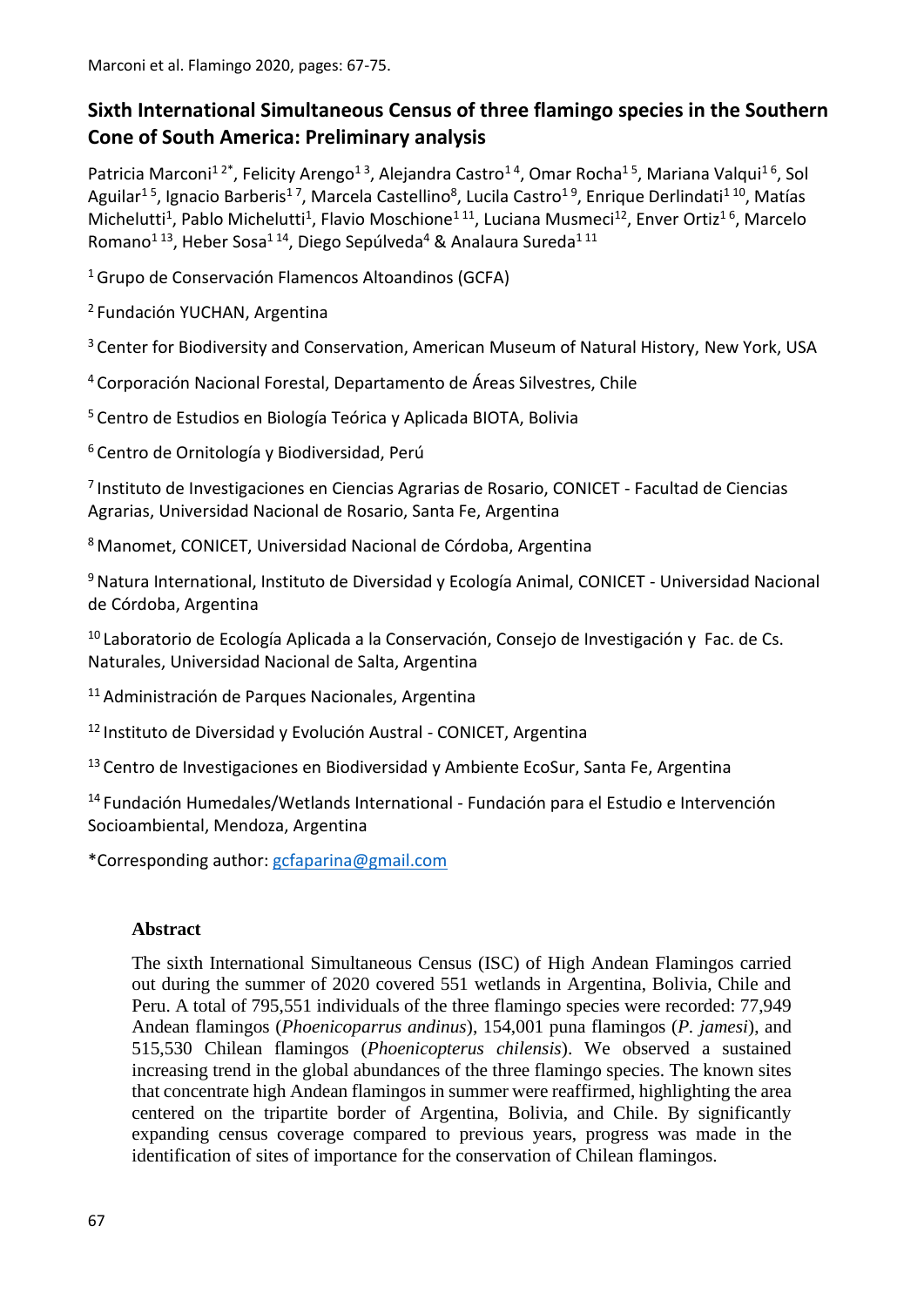## **Resumen**

El VI Censo Simultáneo Internacional (CSI) de Flamencos Altoandinos del verano 2020 alcanzó una notable cobertura de 551 humedales en Argentina, Bolivia, Chile y Perú. Se registró un total de 795.551 individuos de las tres especies de flamenco, 77.949 *Phoenicoparrus andinus*, 154.001 *P. jamesi y* 515.530 *Phoenicopterus chilensis*. Se observa una tendencia global sostenida de aumento en la abundancia de las tres especies. Se reafirmó los sitios de concentración estival conocidos para flamencos altoandinos, destacando el área tripartita de Argentina, Bolivia y Chile, y se avanzó en la identificación de sitios de importancia para la conservación de flamenco austral al ampliar la cobertura censal.

## **Résumé**

Le sixième recensement international simultané (RIS) des flamants des hautes Andes, réalisé au cours de l'été 2020, a couvert 551 zones humides en Argentine, en Bolivie, au Chili et au Pérou. Un total de 795 551 individus des trois espèces de flamants a été dénombré : 77 949 flamants des Andes *(Phoenicoparrus andinus)*, 154 001 flamants de James *(P. jamesi)* et 515 530 flamants du Chili *(Phoenicopterus chilensis)*. Nous avons observé une tendance à la hausse soutenue de l'abondances globale des trois espèces de flamants. Les sites connus qui concentrent les flamants des Andes en été ont été confirmés, soulignant l'importance de la zone centrée sur la frontière tripartite entre l'Argentine, la Bolivie et le Chili. En élargissant considérablement la couverture du recensement par rapport aux années précédentes, des progrès ont été accomplis dans l'identification des sites importants pour la conservation des flamants chiliens.

**-----------------------------------------------------------------------------------------------------------------------------------**

### **Introduction**

The Grupo Conservación Flamencos Altoandinos (GCFA) began its international activities in 1996 with simultaneous censuses of the two High Andean Flamingo species, the Andean flamingo (*Phoenicoparrus andinus*) and puna flamingo (*P. jamesi*) throughout their range in Argentina, Bolivia, Chile, and Peru. To date, six international summer censuses of broad coverage have been carried out in 1997, 1998, 2005, 2010, 2015, and 2020, and two winter censuses in 1998 and 2000. The early censuses from 1997 to 2000 allowed the GCFA to establish baseline population numbers for both species of High Andean Flamingos, as well as the conservation status of their habitats (Caziani et al., 2007). The GCFA defined a five-year census frequency to monitor population trends of both species. The third simultaneous census (2005) provided the necessary scientific information to identify priority wetlands and design a Network of Wetlands of Importance

for the Conservation of High Andean Flamingos (Marconi et al., 2007). Starting in 2010, lowland wetlands were incorporated into the summer censuses (Marconi et al., 2011), resulting in greater coverage of the Chilean flamingo's range (Romano et al., 2011). Here we report on the results of the sixth International Simultaneous Census of flamingos carried out in 2020 (ISC20) and compare it with the results of 2005, 2010, and 2015 censuses.

### **Methods**

The ISC20 was carried out by 190 participants including biologists, technicians, and park rangers, with the support of 33 organisations including national and international governmental organizations, academic and non-governmental organizations, and private sector companies. Census team leaders and country coordinators planned and coordinated the ISC20 through virtual meetings.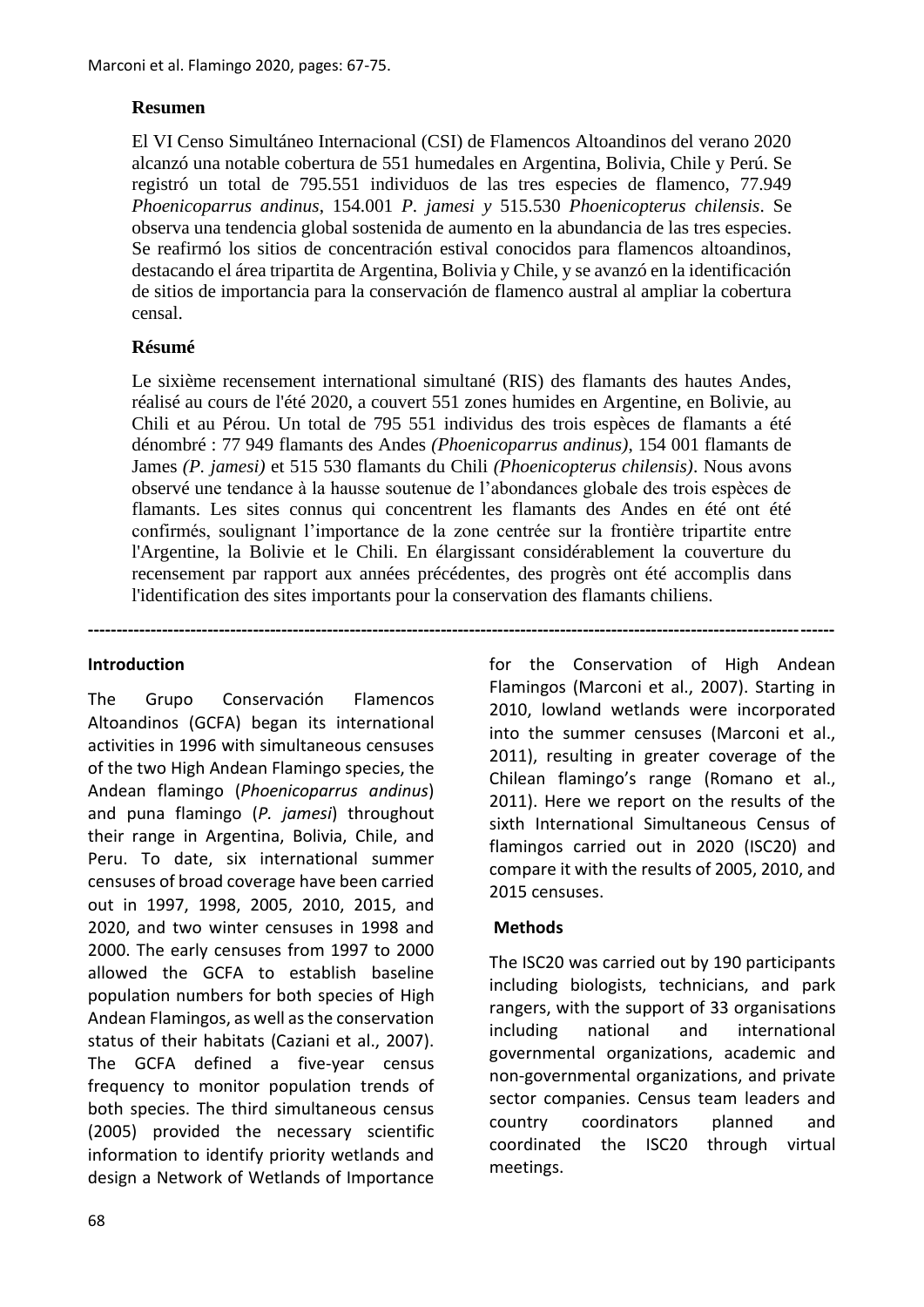In Argentina, Bolivia, and Peru the census was carried out from 1<sup>st</sup> to 10<sup>th</sup> February 2020, the dates that had been established previously for this activity. In Chile, the census was carried out from  $21^{st}$  to  $24^{th}$  January 2020, due to climatic conditions that strongly affect regions in northern Chile.

In conjunction with the flamingo ISC, teams also carried out the First Simultaneous Census of shorebirds in the Altiplano, with special emphasis on Neotropical migratory birds, and in particular the Wilson's phalarope (*Phalaropus tricolor*). This census was coordinated by the Western Hemisphere Shorebird Reserves Network (WHSRN), a program of Manomet, and the GCFA. The information obtained during the shorebird census will contribute to the development of the Midcontinent Americas Shorebird Conservation Initiative (Castellino &

Lesterhuis, 2020), fostering collaboration and building synergies for conservation strategies for flamingo and shorebird habitats in the Altiplano.

The results of these censuses were complemented by flamingo census data provided by several researchers carrying out the Summer Neotropical Waterbird Census and the Lowland Phalarope Census in Argentina, coordinated by the WHSRN.

For the flamingo census, the GCFA census protocol was used (Marconi, 2010). In this report we used data on adults, sub-adults, and juveniles of the three flamingo species for population estimates. All census teams contributed their data of wetlands surveyed and flamingo abundances to the GCFA shared database.

# **Results**



## *Figure 1: Maps of wetlands censused in ISC20: Left map: Blue dots are wetlands censused up until 2015; red dots are wetlands incorporated into the census in 2020; Right map: Colour dots indicate wetlands in different elevation ranges.*

### Wetlands censused in ISC20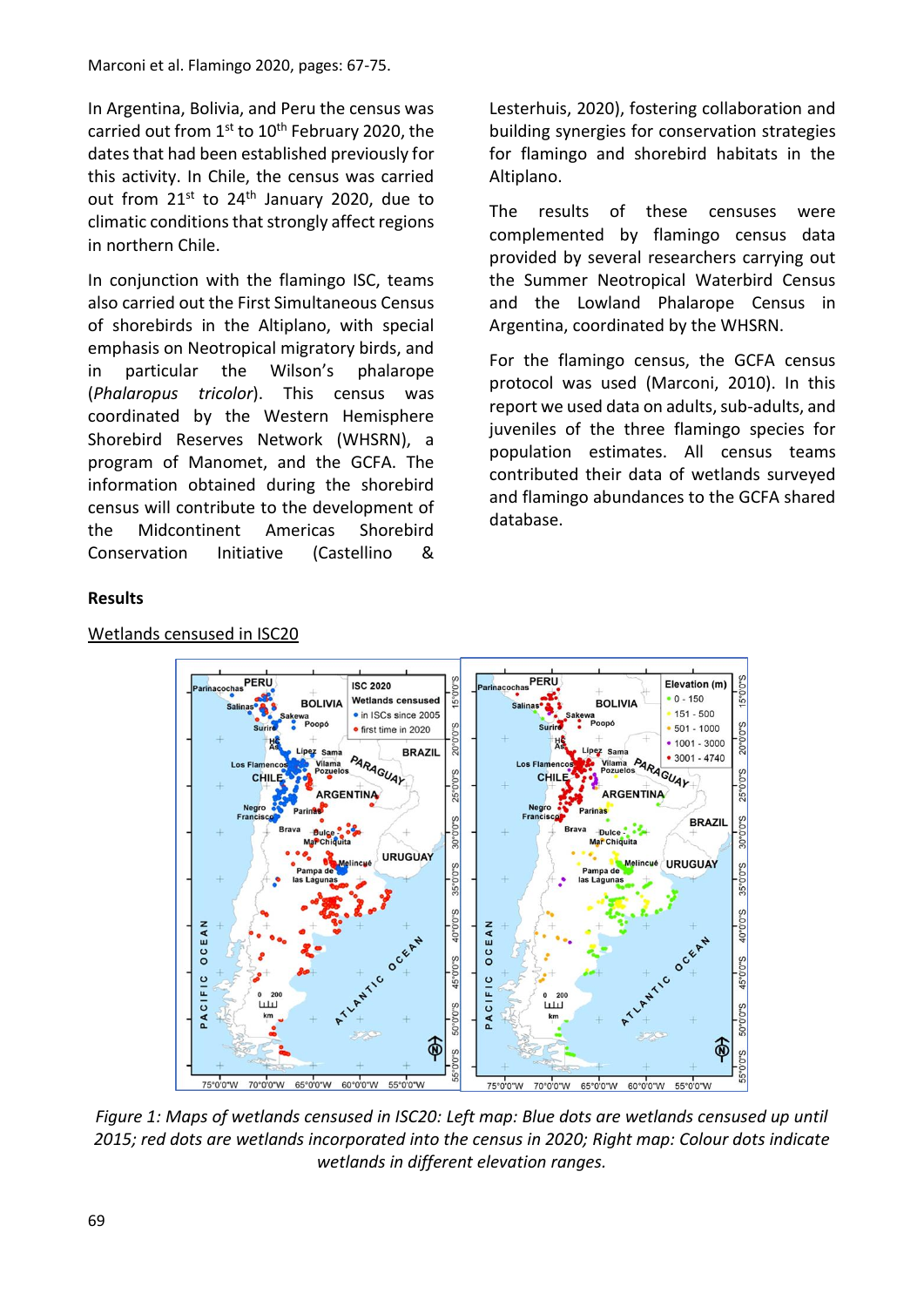#### Marconi et al. Flamingo 2020, pages: 67-75.

During the ISC20, 551 wetlands were censused in Argentina, Bolivia, Chile and Peru (Figure 1), including lakes, lagoons, salinas, salt flats, bogs, rivers, marshes, marine coastline, spanning an altitude range from 0- 4740 m.a.s.l., of which 29% (160 wetlands) are included in the 22 priority sites of the Network of Wetlands of Importance for the Conservation of High Andean Flamingos (Figure 2).



*Figure 2: Network of Wetlands of Importance for the Conservation of High Andean Flamingos, indicating the 22 priority sites identified.*

The ISC20 was the census with the broadest coverage organized by the GCFA and included the entire known distribution range of the Andean and puna flamingos, and most of the range of the Chilean flamingo, expanding wetland coverage by 55% and incorporating for the first time wetlands of the Patagonia region in southern Argentina (62 wetlands).

### Overall results

Global results obtained during the ISC20 for the three flamingo species are summarised in Table 1. Unidentified individuals correspond almost exclusively to two wetlands, Laguna de los Pozuelos (39,201) in Argentina, and Salar de Surire (8,400) in Chile. In Laguna de los Pozuelos, the difficulty in identifying species is due to the large size of the wetland and the distance between the observers and the flamingos (Moschione & Sureda, 2008, Rodríguez et al. 2011). In the Salar de Surire, the census team consisted of one individual whose optical equipment could not distinguish species from a distance.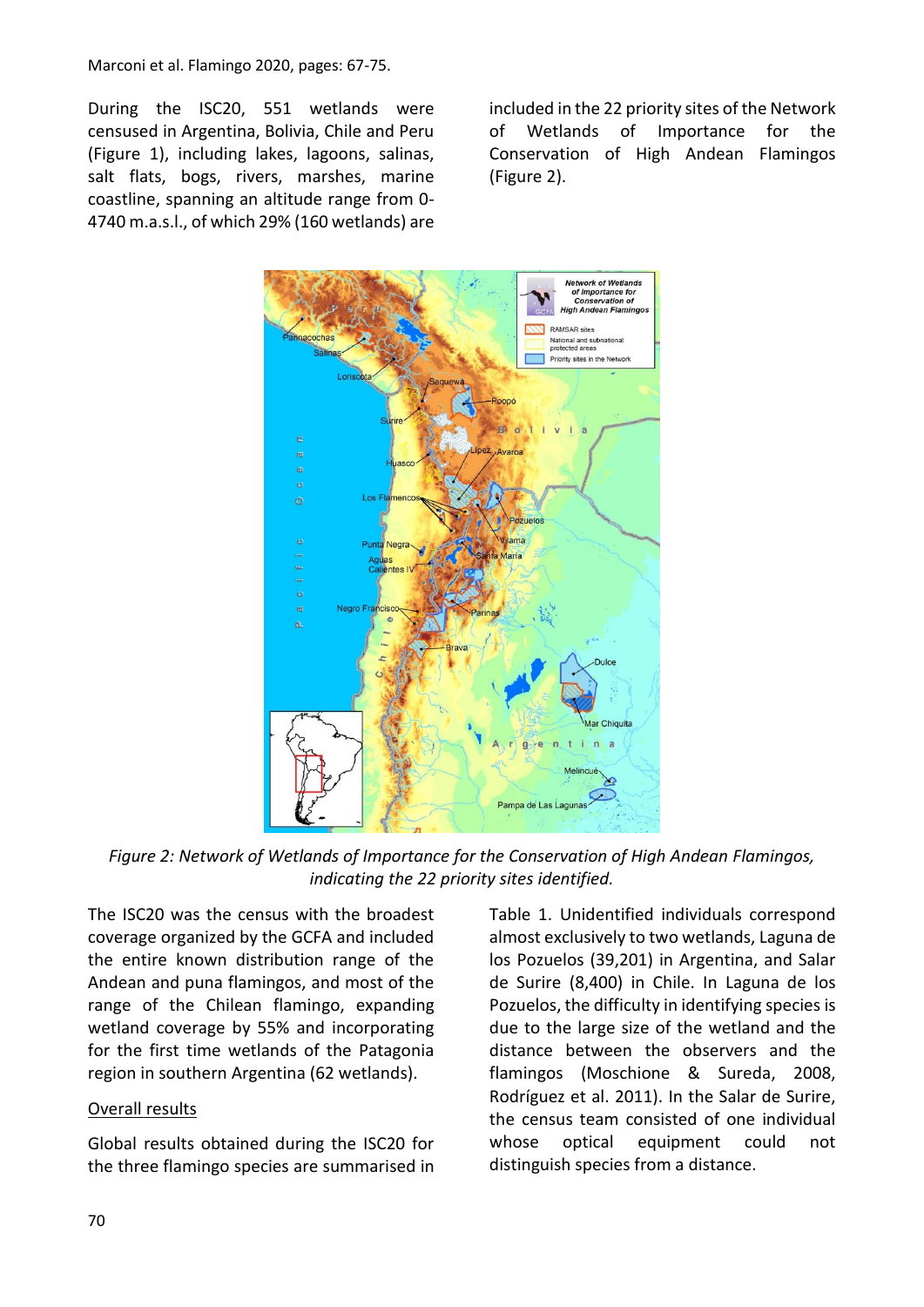*Table 1: Global results of the International Simultaneous Census (ISC) of the three flamingo species in the Southern Cone of South America from 1997-2020.*

|                            | <b>ISC97</b> | <b>ISC98</b> | ISC <sub>05</sub> | <b>ISC10</b> | <b>ISC15</b> | <b>ISC20</b> |
|----------------------------|--------------|--------------|-------------------|--------------|--------------|--------------|
|                            |              |              |                   |              |              |              |
| Puna flamingo              | 47,619       | 64,101       | 105,647           | 106,001      | 159,946      | 154,001      |
| Andean flamingo            | 33,918       | 27,813       | 31,962            | 38,675       | 57,821       | 77,949       |
| Chilean flamingo           | 39,087       | 25,777       | 40,889            | 282,752      | 267,627      | 515,530      |
| Flamingo species           |              |              |                   |              |              |              |
| unidentifiable             | 0            | 0            | 26,547            | 8,623        | 2,783        | 48,071       |
| Total                      | 120,624      | 117,691      | 205,045           | 436,297      | 485,394      | 795,551      |
| Wetlands censused          | 94           | 125          | 140               | 259*         | 244**        | 551 ***      |
| Wetlands with High         | 69           | 90           | 117               | 157          | 127          | 142          |
| Andean Flamingos           | (73%)        | (72%)        | (84%)             | (61%)        | (52%)        | (26%)        |
| Wetlands with<br>flamingos | 82           | 108          | 121               | 193          | 180          | 287          |
|                            | (87%)        | (86%)        | (86%)             | (75%)        | (74%)        | (52%)        |

\* Includes 26 lowland wetlands

\*\* Includes 52 lowland wetlands

\*\*\* Includes 228 lowland wetlands

When comparing censuses with similar coverage -ISC05, ISC10, ISC15, and ISC20 including all wetlands surveyed, we observe a constant increase in the two High Andean Flamingo species until 2015 (Figure 3). In 2020, Andean flamingo numbers increased by 26% compared to 2015, while puna flamingo numbers remained stable. When considering only the same wetlands censused in those

four ISCs (n= 68), we observe a sustained increasing trend for both High Andean Flamingo species over the last 15 years (Figure 3). However, the high number of unidentified individuals in 2020 introduces a bias in this comparison. In the ISC20, the increase in Chilean flamingo numbers is notable.



Figure 3: *(left) Total flamingo abundances by species in ISCs with broad coverage. (right) Flamingo abundances by species in the subset of wetlands surveyed in the four censuses.*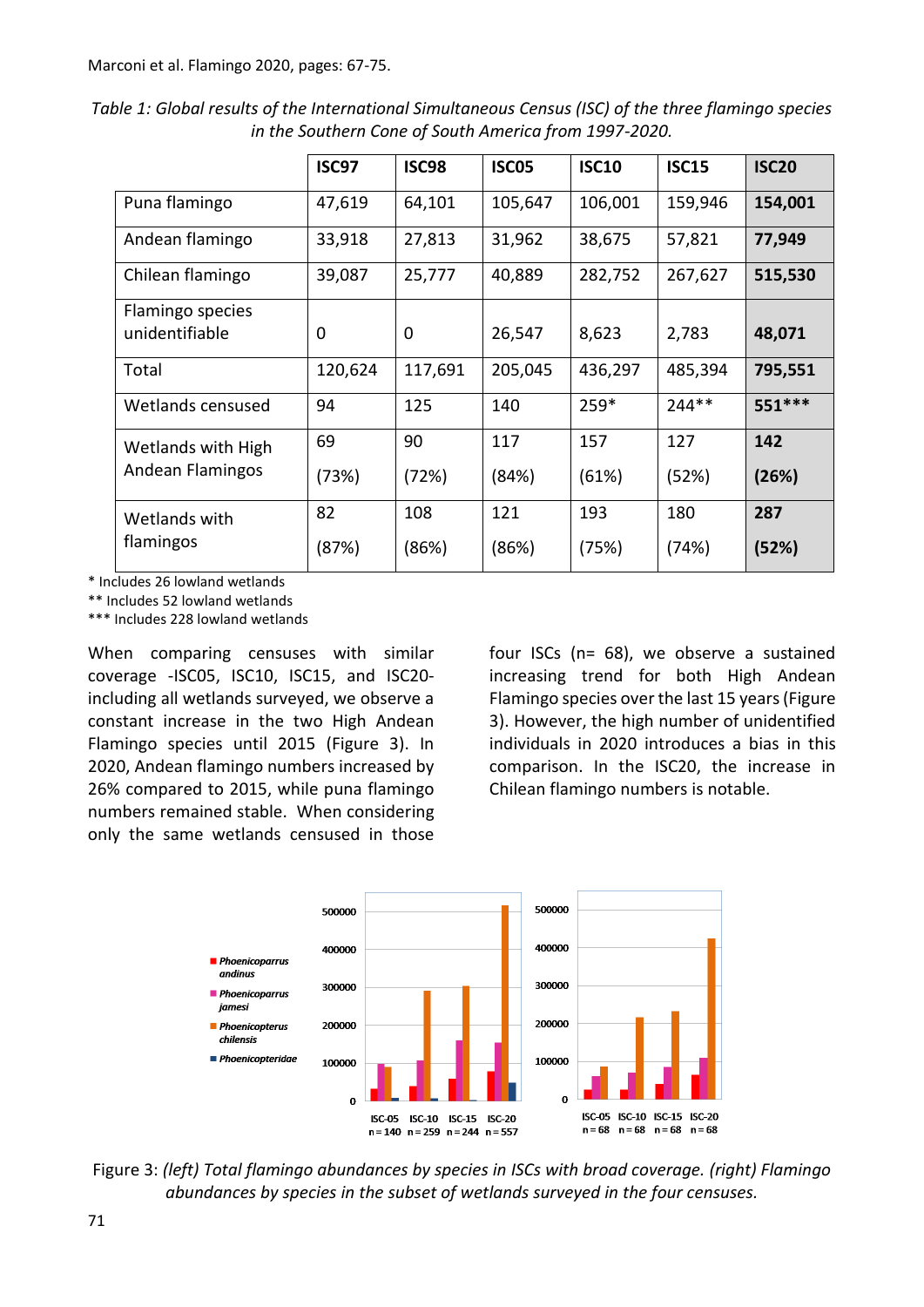## Spatial distribution of the three flamingo species in CSI20

Half of the global population of puna flamingos is concentrated in five high Andean wetlands (Figure 4): Lagunas Colorada (17.6%) and Khara (7%) in Bolivia, Laguna Grande (11%) and Laguna Vilama (10.5 %) in Argentina, and Salar de Tara in Chile (5%). The Andean flamingo presents a similar distribution pattern (Figure 4), with 50% of the population in four wetlands: Laguna de los Pozuelos (18%) and Laguna Palar (16%) in Argentina, and Laguna Colorada (10%) and Lago Uru-Uru (8%) in Bolivia. In the lowlands, only one priority site, Mar Chiquita. contributed to the high Andean flamingo count with 67 puna flamingos and 817 Andean flamingos.



*Figure 4: Maps of distribution and abundance by species: Puna flamingo (left), Andean flamingo (middle), Chilean flamingo (right).*

Both High Andean Flamingo species had distribution patterns similar to the previous ISCs (Caziani et al., 2006; Caziani et al., 2007; Marconi et al., 2011; Marconi et al., 2015). The sites with higher puna flamingo abundance in summer (76% of the global population) are concentrated in three areas. The largest includes the priority sites of the region around the tripartite area: Laguna Vilama and Laguna de los Pozuelos, Argentina, Reserva Eduardo Avaroa and Los Lípez, Bolivia, and Reserva Nacional Los Flamencos National Reserve (Salar de Tara), Chile. Adding two other areas, Laguna Grande (within the Parinas priority site), Argentina, and Surire-Sakewa, Bolivia, these three areas encompass 93% of the total puna flamingo population.

The distribution pattern is somewhat less aggregated for the Andean flamingo. The sites in the tripartite area, Laguna Vilama, Laguna de los Pozuelos, Reserva Eduarco Avaroa, Los Lípez, and and Reserva Nacional Los Flamencos (Salar de Atacama), comprise 69% of the population. Sites to the north of the tripartite area, Lago Poopó (8.45%) and Surire-Sakewa (5.75%), and Salar Huasco-Coposa (3.64%) and Laguna Negro Francisco (4.48%) to the south have intermediate abundances, between 1,000 and 3,000 individuals.

The Chilean flamingo shows a different distribution pattern, with highest abundances (81%) found in lowland wetlands such as Mar Chiquita-Dulce, Lago Epecuén (Buenos Aires Province, Argentina), Loriscota and Parinacochas (Peru), Nueva Las Tunas (Córdoba Province, Argentina), Laguna Jara (Chubut Province, Argentina), Nihuil Reservoir (Mendoza Province, Argentina) and in two wetlands in the high Andes: Laguna de los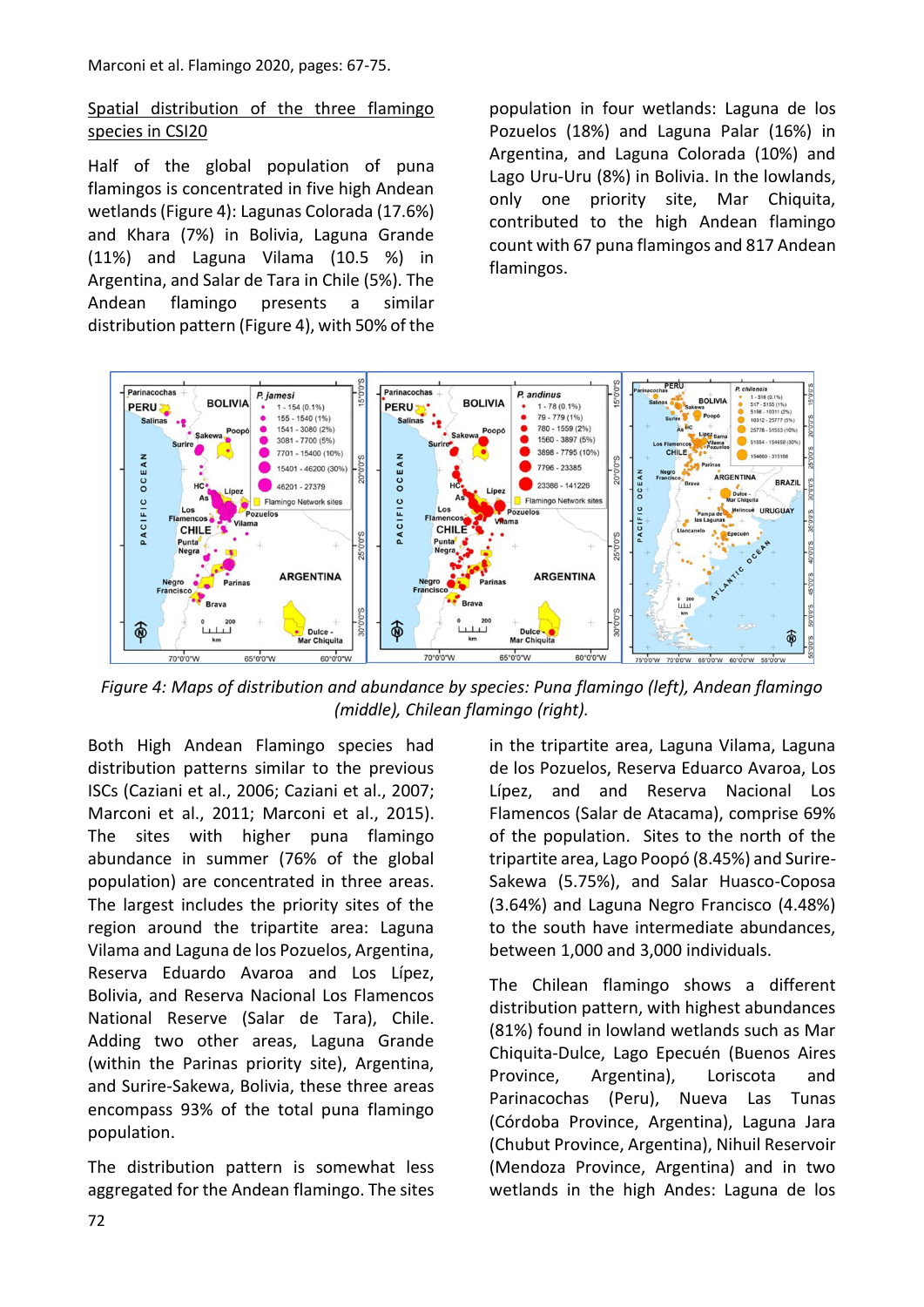Pozuelos and Lago Poopó-Uru Uru, Bolivia (10.74%), Figure 4. In 2020, high numbers of Chilean flamingos stand out in Laguna Palar

### Flamingo abundances by country

When analysing the ISC20 data for the puna flamingo by country (Figure 5), we observed a decrease in numbers in Bolivia compared to 2015, accompanied by an increase in Argentina. In the case of the Andean flamingo (Figure 5) numbers fluctuate in Chile, but we observe an increase overall in Bolivia and in Argentina (where numbers have doubled compared to the 2015 Argentinian (9.27%) of the Laguna Vilama complex, with a high proportion of juveniles (> 50%).

population). Most of the Chilean flamingo population was found in Argentina throughout all of the censuses, with a notable increase in CSI20 (Figure 5). This increase in 2020 is also observed in Bolivia and Peru, while in Chile, numbers in the censused areas are the lowest for this species. Part of the global increase recorded in 2020 (5%) is due to the increase in coverage of that census. Lowland wetlands were not included in ISC05; these were incorporated into the ISC in 2010.



*Figure 5: ISC results by country for Andean flamingo (left), puna flamingo (middle) and Chilean flamingo (right).*

### **Discussion**

The ISC in the summer of 2020 was the flamingo census with the broadest coverage to date, with 551 wetlands surveyed in Argentina, Bolivia, Chile, and Peru. The addition of new lowland wetlands did not expand coverage of the High Andean Flamingo species' range, but did so for the Chilean flamingo, especially in Argentina where wetlands in the centre and southern regions of the country were added (Figure 1).

The ISC20 incorporated 304 new wetlands, 281 in Argentina and 23 in Peru, resulting in a 5% increase (25,141 individuals) in the abundance of Chilean flamingos counted. No new wetlands were incorporated in Bolivia or Chile. We aim to increase the census coverage for the Chilean flamingo in Chile because of known records in the south of the country. These preliminary results have important implications in prioritising conservation efforts for the Chilean flamingo and in defining a Network of Wetlands of Importance for the Conservation of Flamingos that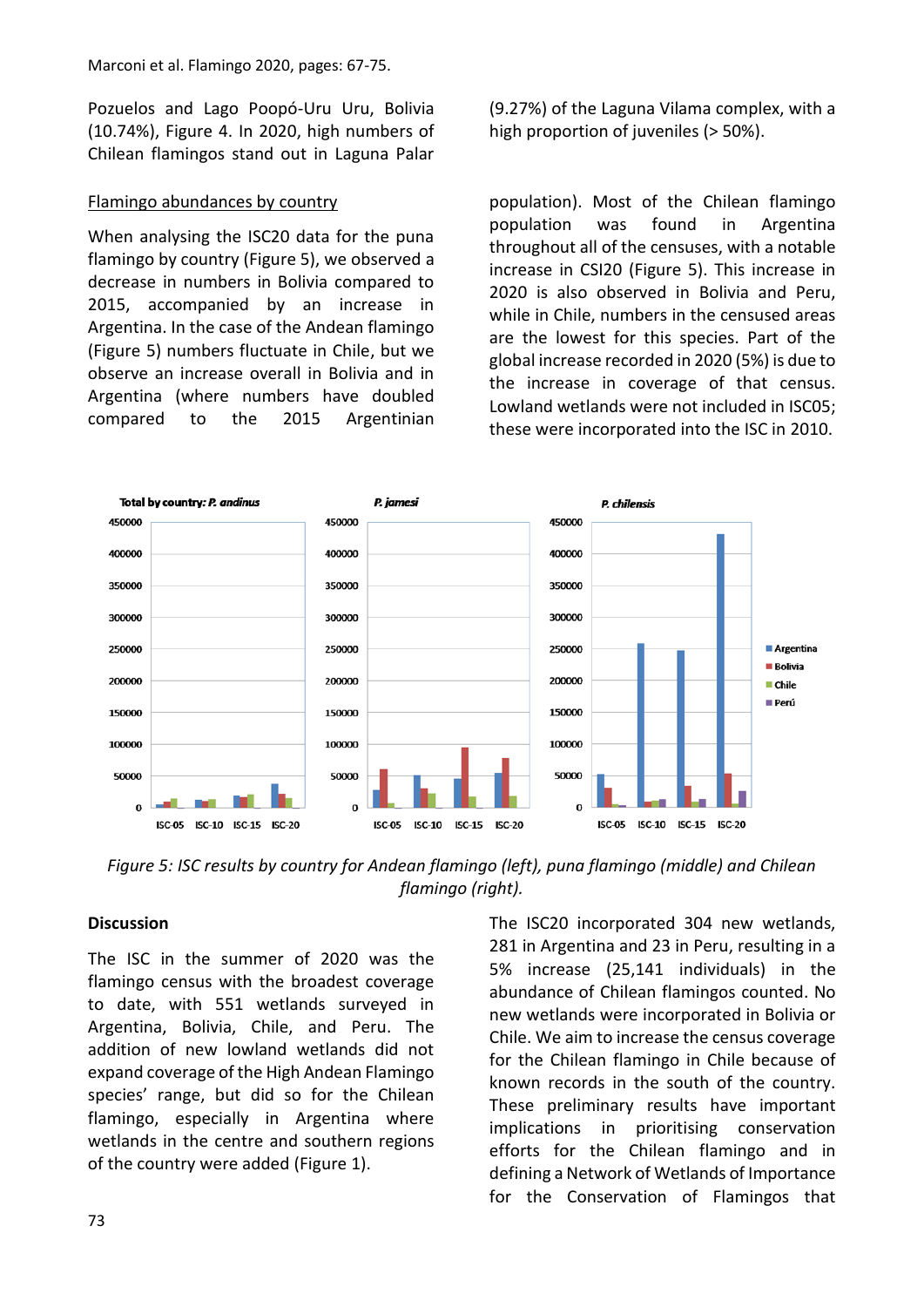considers the three flamingo species in the Southern Cone.

Comparing the censuses with similar coverage-ISC05, ISC10, ISC15, ISC20- and including the same wetlands surveyed in these four ISCs (n= 68), a sustained increasing trend in global abundances of both species of High Andean Flamingo species is detected over the past 15 years. In ISC20, a notable increase in Chilean Flamingos was recorded (Figure 3).

When analysing the ISC20 data for the puna flamingo by country (Figure 5), we observed a decrease in Bolivia compared to 2015, accompanied by an increase in Argentina. This trend was even more dramatic in ISC10 (Marconi et al., 2011) and reinforces the evidence for complementary use of wetlands and the relevance of the regional and transboundary approaches in the analysis of census data and conservation strategies for these species which are concentrated in the tripartite border area of Argentina, Bolivia, and Chile.

The next steps identified with respect to the conservation of High Andean Flamingos include reviewing the list of priority sites and defining the incorporation of new sites based on the inclusion criteria used to define the Network of Priority Wetlands (Marconi et al., 2007). We are also considering using a category of "priority site in recovery" for those wetlands or wetland complexes that, based on the results of the ISC20, do not meet the inclusion criteria defined for the Network, but require special management and conservation programs or ecological restoration actions. We are also going to evaluate the current degree of implementation of the Network of Wetlands of Importance for the Conservation of High Andean Flamingos, through an analysis of the conservation status of each Network site.

## **Conclusions**

Our data show a sustained increasing trend in the global abundances of these three flamingo species. The known sites that concentrate High Andean flamingos in summer were reaffirmed, highlighting the area centered on the tripartite border of Argentina, Bolivia, and Chile. By significantly expanding census coverage in 2020, progress was made in identifying sites of importance for the conservation of Chilean flamingos. The priority sites for the conservation of the Chilean flamingo should be identified applying the same criteria as those used for the Network for High Andean Flamingos, a conservation strategy for the species should be developed, and conservation strategies among the three flamingo species should be compatible.

Finally, we propose to strengthen links among the organisations participating in the ISC20, enhance their capacities, and design a joint monitoring plan for flamingos and other aquatic birds.

## **Acknowledgements**

We are grateful to all those who supported the ISC20, including the 190 participants and 33 organisations who made execution of the census possible. Special thanks to Rob Clay and Arne Lesterhuis of the Manomet Bird Observatory. Financial support was provided by Manomet, the Convention on Migratory Species (CMS) in Peru, and the International Flamingo Foundation and Fundación Humedales in Argentina.

### **References**

Caziani, S.M., Rocha, O., Romano M., Talamo, A., Derlindati, E.J., Ricalde, D., Rodriguez Ramirez, E., Sosa, H. & Sureda, A.L. (2006). Abundancia poblacional de Flamencos Altoandinos: resultados preliminares del último censo simultáneo. *Flamingo,* 14, 13- 16.

Caziani, S.M., Rocha, O., Rodriguez, E., Romano, M., Derlindati, E.J., Talamo, A., Ricalde, D., Quiroga, C., Contreras, J.P., Valqui, M. & Sosa, H. (2007). Seasonal distribution, abundance, and nesting of Puna,